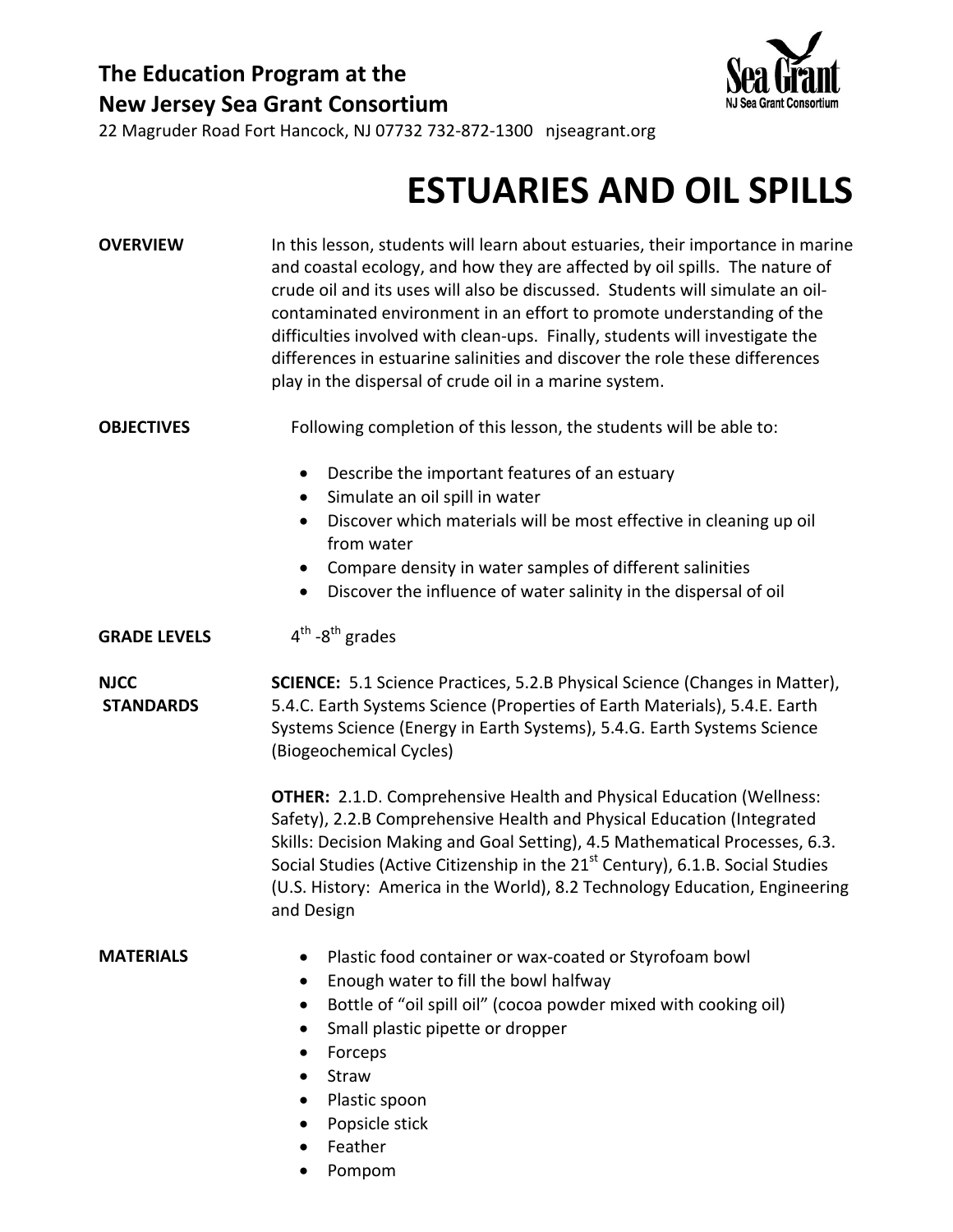• Cotton ball

**PROCEDURES**

- Small squares of nylon (1" x 1"; cut from old panty hose)
- Twine or string (cotton or other natural fiber)
- Human hair (collected from your local salon)
- Small (1" x 1") squares of aluminum foil

Ask students what they already know about estuaries. You may use a pad or a white board to keep track of students' answers. Lead students in a discussion about the characteristics and importance of estuaries to the natural environment and to people. Use a map of New Jersey to locate our state's estuaries (New York/New Jersey Harbor Estuary, Barnegat Bay Estuary, Mullica River Estuary, and Delaware Bay Estuary) and categorize them (commercial/industrial, production or natural). Also discuss their importance to the state (centers of commerce and/or transportation, food production, recreation, tourism).

Ask the students if they know what oil is, where it comes from, and what it is made of. Use graphics (power point, posters, pictures, etc.) to show that oil is formed from dead marine microorganisms over millions of years and is usually found by digging and/or drilling. Discuss the reasons why crude oil is important to society (used to power vehicles, heat homes, etc.) and what types of products can be made from it (ink, crayons, dishwashing liquids, deodorant, eyeglasses, CDs/DVDs, tires, heart valves, etc.). Show the class a picture of an oil spill, stressing the fact that it is a form of pollution when it occurs at the hands of mankind but that it can also occur naturally through underwater seepages. Discuss the behavior of crude oil in a marine environment (spreading, evaporation, oxidation, emulsification, dissolution, biodegradation, dispersion and sedimentation). Explain how oil spills can occur (human activity such as factory waste and drilling/pipe laying in routine exploration), and stress that the biggest contributor is from motor oil deposited by cars and trucks on our streets. Discuss the adverse effects of an oil‐spill to wildlife (inability to fly/swim, loss of thermoregulation abilities, internal organ failure due to ingestion, mortality) and the environment (fouling of beaches and estuaries) and list methods commonly used to clean up an oil spill ( booms and skimmers, in‐situ burning, chemical dispersants, bioremediation). Ask students for ways that they can help prevent oil spills, and lead them to suggest the exploration of alternative energies for common everyday use.

Have work stations set up with materials for the oil spill activity. Explain to the students that they will be working in small groups to simulate an oil spill using the disposable food container/bowl to represent the ocean/estuary. Before they begin, ask them to make a list of predictions about the action of oil mixed with water. Ask the following questions:

What will happen to the oil when you drop it on the water-- will it sink, float or mix with the water? Why do you think this will happen? Which materials will clean up the oil in the least amount of time and why?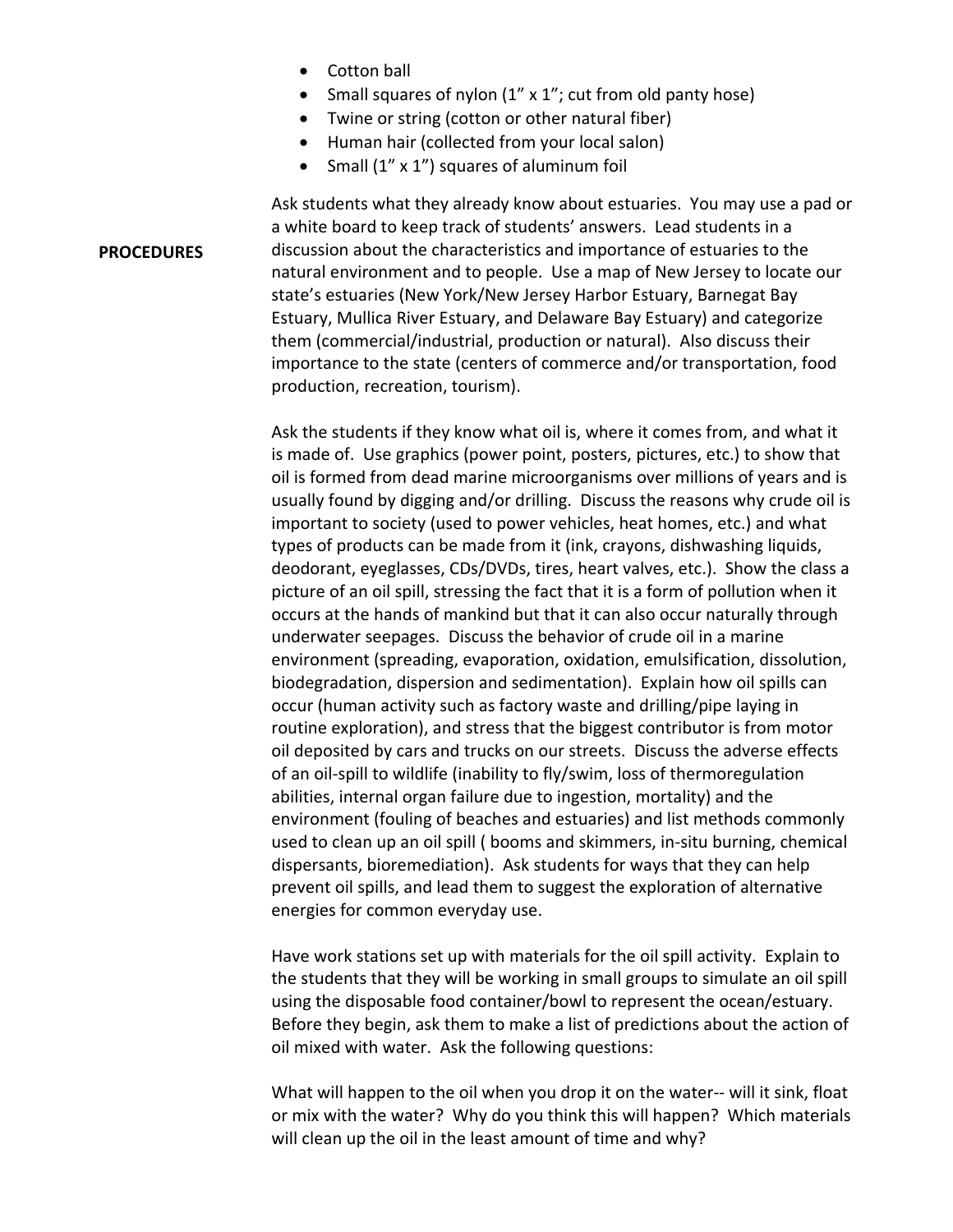Ask students to test each material supplied one by one to determine which absorbs the oil faster and more effectively than the others. Have the students record their observations on a chart (See Worksheet). After completing the activity, lead a discussion about which material(s) worked best and what factors could contribute to the speedy clean‐up of an oil spill.

**BACKGROUND** Estuaries are partially enclosed bodies of water that are formed along the coast where fresh water from rivers meets salt water from the ocean. Since they are partially enclosed by land, sand or reefs, estuaries are protected from the full force of ocean waves, winds and storms. Estuaries can protect adjacent land from storm damage by acting as buffer zones: sand bars cushion the impact of waves, while plants and shellfish beds anchor the shore against tides. Estuaries are important ecosystems that serve many functions such as flood control, coastal protection, sediment traps, pollution filters, biological production, habitat, recreation, aesthetics and education. Marshes, which frequently develop along the shores of estuaries, soak up heavy rain and release the water gradually into bays and rivers. The sheltered waters of estuaries are home to various plant and animal species that prefer to live in water that is part fresh and part salty (brackish). Typical residents are horseshoe crabs, ospreys, diamondback terrapins, mud snails and sea grasses. Hundreds of fish and shellfish species, such as scallops, shrimp and bass, live in estuaries at some point during their life cycle. With nutrient‐rich, protected and calm waters, estuaries are ideal places for many types of marine life to lay eggs, hide, and rest, eat and grow. It is estimated that at least 65 percent of America's commercial seafood and nearly all saltwater sport fishes are vitally linked to estuaries. Estuaries help protect and improve water quality by filtering out dirt and pollution as river waters slow before reaching the ocean and are met by vegetation. Plants in estuaries also absorb carbon dioxide, a greenhouse gas, and produce atmospheric oxygen.

> The formation of petroleum, natural gas and crude oil originated in the ocean millions of years ago as microscopic plankton died and fell to the sea floor. Over time, the natural process of sedimentation caused layers and layers of silt and sand to cover these dead organisms and push them farther down into the Earth's crust. This is the reason why oil is called a "fossil fuel." Due to the intense weight of these sediments and their proximity to the center of the Earth, the pressure and heat that resulted turned them into oil and gas. These reservoirs of oil and gas presently exist in rock formations deep in the Earth's crust. In order to harvest these reservoirs, humans must drill through layer upon layer of sand, silt and rock.

> As a non‐renewable energy source that powers our vehicles, heats our homes, and helps us travel from place to place, oil is a necessity in our lives. Many common products that we use every day are produced from petroleum such as ink, crayons, dishwashing liquids, deodorant, eyeglasses, CDs and DVDs, tires, ammonia, and heart valves, to name a few. Therefore, oil and petroleum‐based products are of great importance in our society.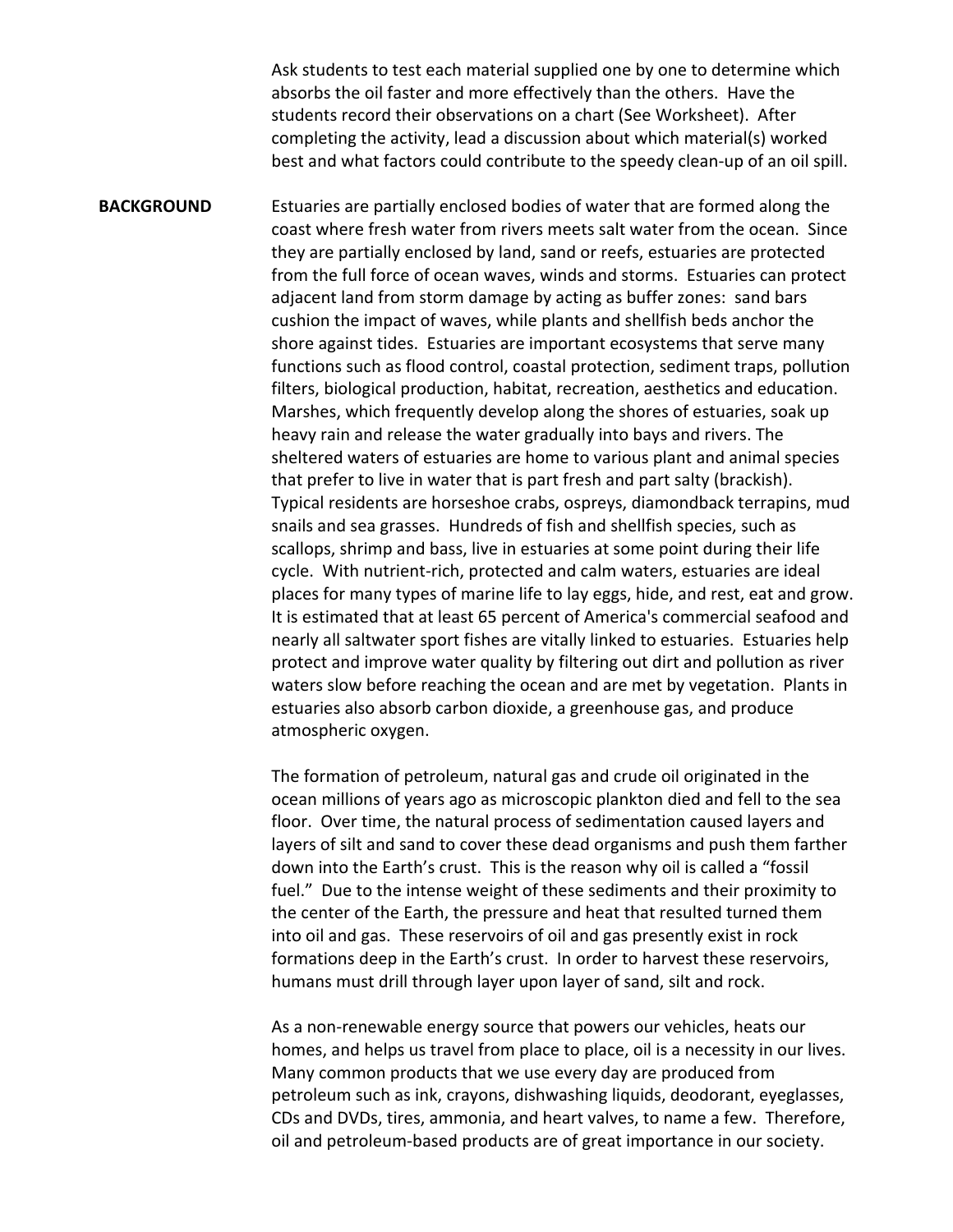An oil spill is the release of petroleum hydrocarbon into the environment and is a form of pollution. Many of the noteworthy oil spills that most people are familiar with are catastrophes that have occurred due to human error (e.g., Exxon Valdez of March 1989, Deepwater Horizon of April 2010). However, it is important to note that there are also many naturally‐ occurring oil seepages in areas where oil reservoirs are prevalent (e.g., Gulf of Mexico); these seepages are not necessarily considered polluting occurrences. The volume of oil in an environment determines the degree of disaster, since a gallon of oil can spread over a square mile of ocean surface very quickly. Once in the marine environment, oil spreads to a thin slick that can be very difficult for humans to see. Natural processes cause the components of oil to degrade through evaporation into the atmosphere and undergo oxidation with atmospheric elements. Naturally‐occurring bacteria cause biodegradation as oil molecules disperse throughout the water column and spread over the ocean's surface. Any particles that are left behind eventually succumb to sedimentation by falling to the sea floor.

Oil spills can occur when oil rigs leak or explode, when tankers pierce their hulls, when pipelines are laid, and when factories leak contaminants into water sources. However, the most common oil spill is the dispersal of motor oil on our roadways. Each day our cars and trucks can leak or drip oil, and when it rains this oil is flushed into storm drains and eventually fouls our waterways. When this occurs, it impacts wildlife and the environments in which they live. By tainting our beaches and spoiling our coastlines, oil spills not only create unsightly damage but unhealthy conditions as well. Birds are rendered flightless as oil penetrates their plumage, impairing their abilities to find food and escape predation. It reduces the insulating properties of feathers and makes birds less buoyant in water. As they preen, birds ingest oil. This causes kidney and liver damage and digestive tract irritation, eventually resulting in dehydration and even death. Similar effects are seen in marine mammals as well. The slick produced by oil spills limits sunlight penetration into the water column thus limiting photosynthesis of marine plants and phytoplankton. This factor has an adverse effect on marine food chains.

Cleaning and recovering from an oil spill is difficult and depends upon many factors, such as the type of oil spilled and environmental conditions in the contaminated area. Equipment such as booms (large floating barriers that enclose spills and lift up oil) and skimmers (machines that skim oil) are utilized to remove oil from the water's surface. At times in‐situ burning techniques are employed to rapidly remove oil from a contained area, but can only be used when there is low or no wind.

Chemical dispersants spread by airplanes and helicopters break apart large molecules of oil, creating smaller droplets that degrade easily. Bioremediation accelerators can also be dispersed in a contaminated area to encourage indigenous hydrocarbon‐consuming bacteria to bloom and break down the oil pollutants.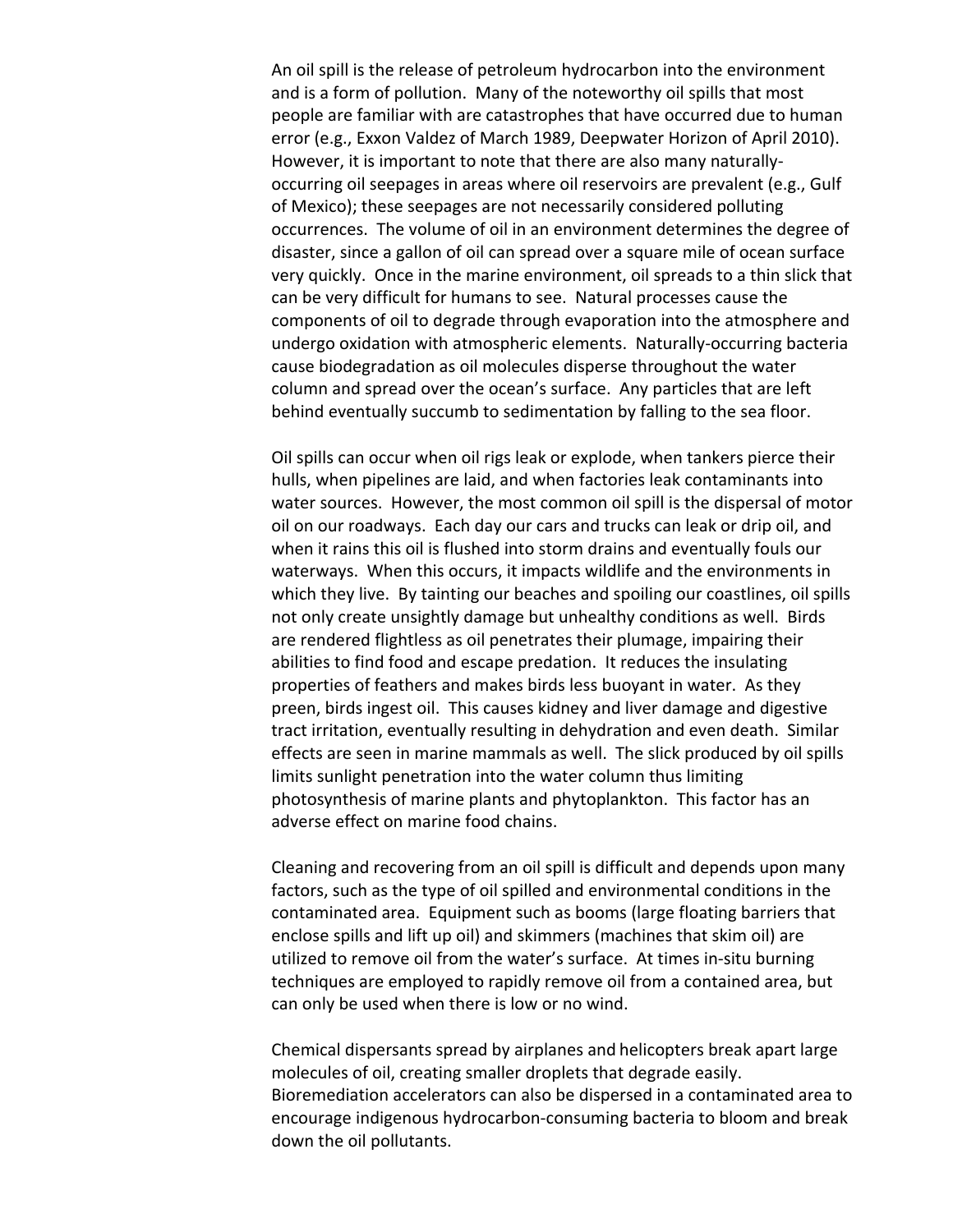All of these endeavors are extremely costly and require the concerted efforts by countless individuals.

Oil spill prevention can be increased through more research in and use of alternative fuel energies. By decreasing our society's dependence on fossil fuels and increasing our use of alternative fuels, man-made oil spills could become more infrequent thus providing hope in maintaining healthy estuaries.

**EXTENSION** One of the factors that could alter the nature of an oil spill and impede or contribute to a speedy clean‐up is the varying salinity found in estuaries. To extend the *Estuaries and Oil Spills* activity, perform it 3 more times using water at various salinities. To begin, ask students if they know what "salinity" means (the amount of dissolved salt in a volume of water). Tell them that they are going to perform the same experiment 3 different times using water with various salinities (0 ppt for fresh; 15 ppt for brackish; and 35 ppt for ocean) to represent oil spills in rivers, estuaries and oceans. Remind them that salty (i.e., ocean) water is very dense and may have a different effect on the behavior of oil than fresh water, which is not as dense. Have the students record their observations on a data table (Appendix 1). Discuss and compare the results as a class.

> Water temperature can also affect an oil spill. Another option could be to perform the oil spill activity twice with water at different temperatures in the container. For this option you can use warm and cold fresh water or warm and cold water at various salinities. Have students record their observations on a data table and then compare and discuss the results as a class.

> A third option could be to explore absorption of oil using other types of materials, such as paper towels, cheesecloth, gauze, or even sand. Be sure to test the materials ahead of time and create a data table with the appropriate names of the materials you plan to use. Have students record their observations on the data table and discuss their results as a class.

**REFERENCES** Black, Rosemary. "Human hair and pet fur are turned into mats that help clean up Gulf oil spill". NYDailyNews.com, May 6, 2010.

> Clark, John. "How Do You Clean Up an Oil Spill?" http://science.howstuffworks.com/environmental/green-science/cleaningoil‐spill.html.

COSI Columbus. "Oil Slick." Try Science, http://tryscience.org/experiments/experiments\_oilslick\_athome.html.

Cudaback, Cynthia. "Self‐Contained Gulf Oil Spill Kit." Ocean and You, http://OceanAndYou.com.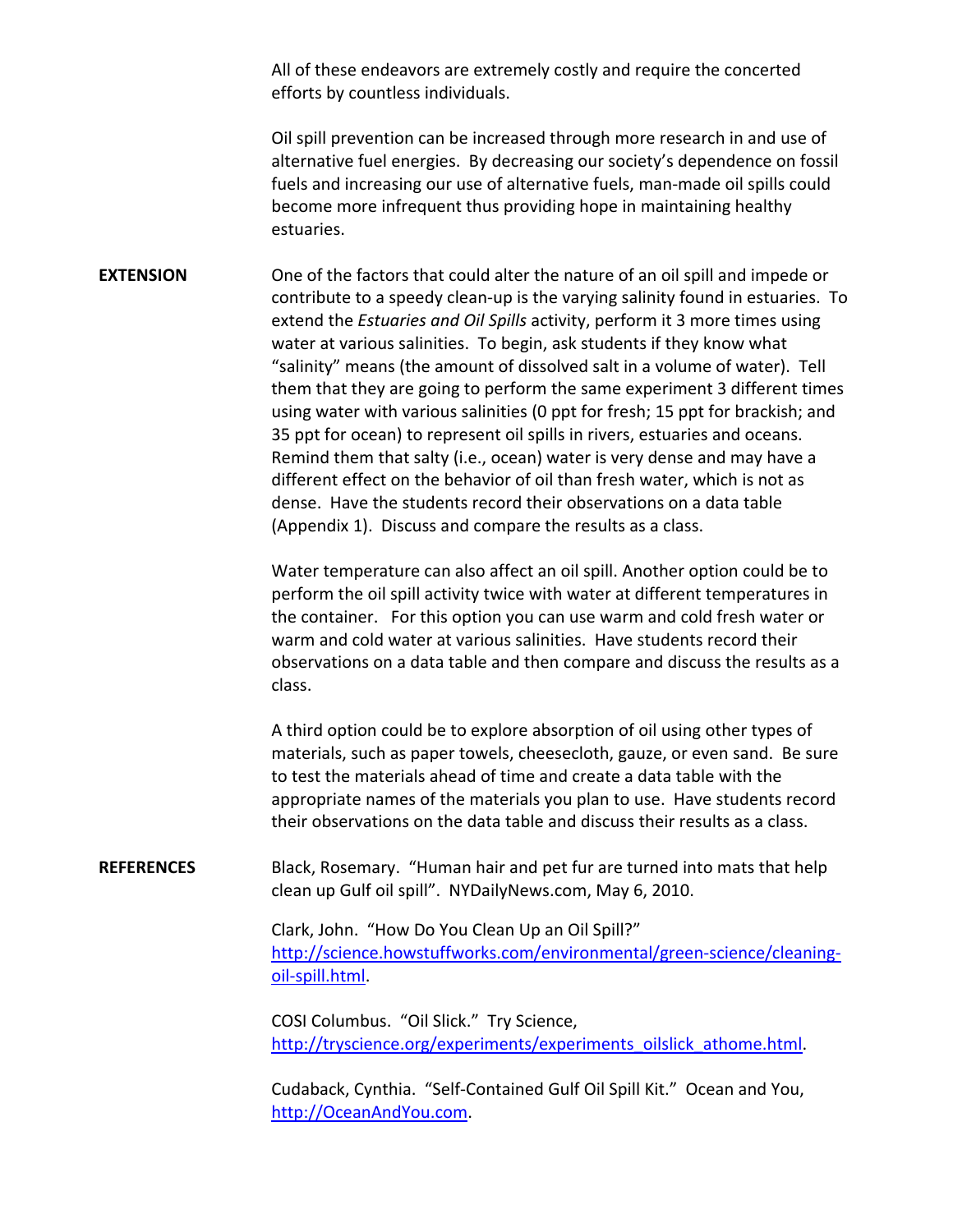Feldman, G.C., and G. Gradwohl. "Ocean Planet: Oil Pollution." Archival transcript of 1995 Smithsonian Institution traveling exhibition. http://seawifs.gsfc.nasa.gov/OCEAN PLANET/ HTML/ peril oil pollution.html.

Howard, Jane O. "Slick Science," *Science and Children*, vol. 27, no. 2 (October 1989).

Matter Of Trust, Inc. "Gulf Spill Hair Booms." http://www.matteroftrust.org/programs/hairmatsinfo2.html.

Mitchell, Roger. "Tons of Oil Seeps into Gulf of Mexico Each Year." Earth Observatory, EOS Project Science Office, NASA Goddard Space Flight Center, http://earthobservatory.nasa.gov/Newsroom/view.php?old=200001261633.

Nalco. "Oil Spill Dispersants." www.nalco.com/application/oil-spilldispersants.

"Save the Bay." Gulf of Main Aquarium, http://octopus.gma.org/surfing/human/savethebay.html.

State of New Jersey, Department of Education, Core Curriculum Content Standards http://www.state.nj.us/education/cccs/.

U.S. Environmental Protection Agency, Office of Emergency and Remedial Response. Understanding Oil Spills and Oil Spill Response, EPA 540‐K‐99‐ 007, OSWER 9200.5‐104A, PB2000‐963401, December 1999.

Rev. 11/11/2010



The New Jersey Sea Grant Consortium (NJSGC) is an affiliation of colleges, universities and other groups dedicated to advancing knowledge and stewardship of New Jersey's marine and coastal environment. NJSGC meets its mission through its innovative research, education and outreach programs. For more information about NJSGC, visit njseagrant.org.